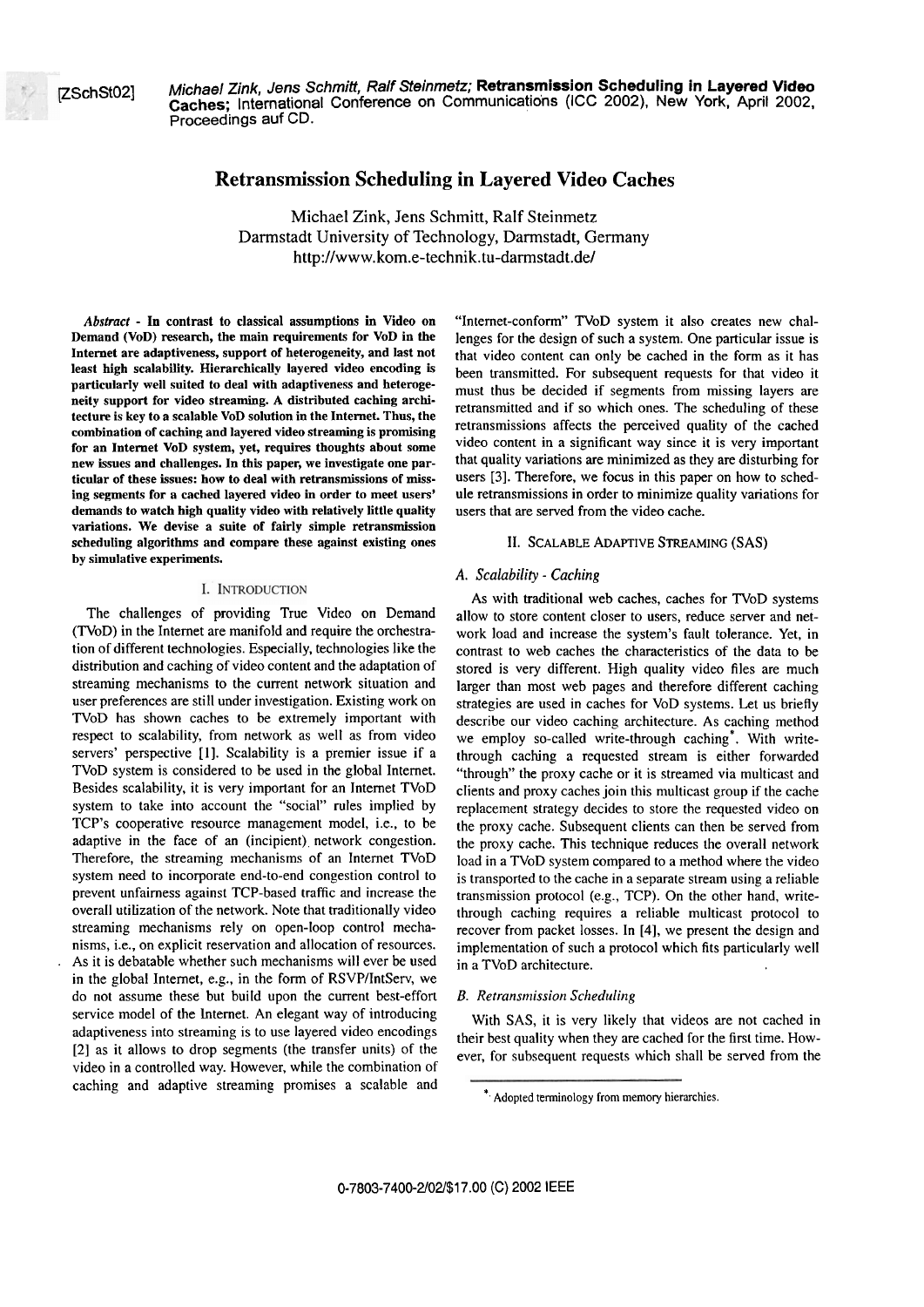proxy cache it may be unattractive to suffer from the possibiy very bad or strongly varying quality expenenced by the initial transmission of the video that has been selected for caching. Therefore, missing segments of the cached video should be retransmitted to enable higher quality service from the proxy cache to its clients. The most interesting issue here is how to schedule the retransmissions, i.e., in which order to retransmit missing segments, in order to achieve certain quality goals for the cached video content. A further design issue for retransmission scheduling is when to do it.

## *I) Retransmission Time*

There are two basic alternatives when to do retransmissions: Directly after the initial streaming process: the cache starts requesting missing segments without waiting for further requests for a certain video. During subsequent requests: the proxy cache serves subsequent requests but, simultaneously, also orders missing segments from the origin server. While the first alternative ensures that a cached video's quality is improved as fast as possible, the second alternative inherits the advantage of write-through caching that any bandwidth between proxy cache and origin server is used only if a client request is directly related to it.

# *2) Schrduling Goals*

Firsi of all, it is obvious that any retransmission of missing segments increases the average quality of a cached video. Therefore, all algorithms we investigate use as much bandwidth as available between origin server and proxy cache to retransmit missing segments. That means with respect to average quality they are all the Same. However, it is commonly assumed that users react very sensitive to quality variations of a video. Hence, a retransmission scheduling algorithm that tries to avoid or even decrease quality variations for a cached video can be considered superior to others which do not take this into account. The negative effect of quality variations has two dimensions:the frequency of variations, and the amplitude of vanations. Hence, the goal of retransmission scheduling should be to minimize, both, the frequency and amplitude of quality variations. To state the scheduling goal more formally, let us define some terms:

 $h_t$  - number of layers in time slot *t*,  $t = 1, ..., T$ 

*z*<sub>*t*</sub> - indication of a step in time slot  $t, z, \in \{0,1\}, t = 1, \ldots, T$ Here, we assume without loss of generality a slotted time with slots corresponding to the transmission time of a single (fixed-size) Segment and that all layers are of the Same size. We can now introduce what we called the *spectrum* of a cached layered video v:

$$
s(v) = \sum_{t=1}^{T} z_t \left( h_t - \sum_{j=1}^{T} z_j h_j \right)^2
$$
 (1)

The spectrum captures the frequency as well as the amplitude of quality variations. The amplitude is captured by the

differences between quality levels and average quality levels where larger amplitudes are given higher weight due to squaring these differences. The frequency of variations is captured by the **2,.** Only those differences are taken into account that correspond to a step in the cached layered video. While the spectrum as defined in *(1)* looks very similar to the usual variance of quality levels for the cached video, it is important to note that the introduction of the *z,* takes into account the frequency of changes of the quality levels.The retransmission scheduling goal for a video  $\nu$  can now be stated as the minimization of the spectrum  $s(v)$ .

#### **III. RELATED WORK**

[5] were among the first that investigated cache replacement algorithms for multimedia streams. Yet, their work did not take into account transport issues and layered encoded video. [1] put very much emphasis on the examination of a scalable transport infrastructure for cache replacement algorithms. However, the inclusion of adaptiveness as a requirement for Internet VoD **was** not yet considered. In [6], the authors propose an interesting scheme of caching only the beginning of video streams. While this allows to decrease the setup latency for clients **and** to accommodate variable bit rate transmission channels it does not address the scalability and adaptiveness issues. Like us, [7] considers the combination of caching and layered video, yet, the latter only for the support of heterogeneous clients but not for congestion control purposes. Furthermore, the emphasis of their work is on optimal cache replacement decisions viewed over all videos stored in a cache. We, however, assume a two-stage decision process where in the first stage a video is selected for storage in a cache and then the retransmissions of missing segments are scheduled independent from the cache status of other videos. While this represents a restricted problem it ensures that the overall problem still remains manageable. **[8]** present an approach where only server and clients are involved and therefore the client requires sufficient buffer space to allow quality improvement of layer encoded video. Really close to our work and actually inspiring for our work was [9]. However, we extend their work by focussing on the development and comparison of different retransmission scheduling algorithms which are more flexible and performing better than the one presented in [9].

# IV. ALGORITHMS FOR RETRANSMISSION SCHEDULING

Since computation of optimal retransmission schedules is computationally infeasible or at least intensive (see [IO]), we discuss some heuristic schemes in this section. One of them has been proposed in [9], whereas the others are devised by us based on shortcomings of the former.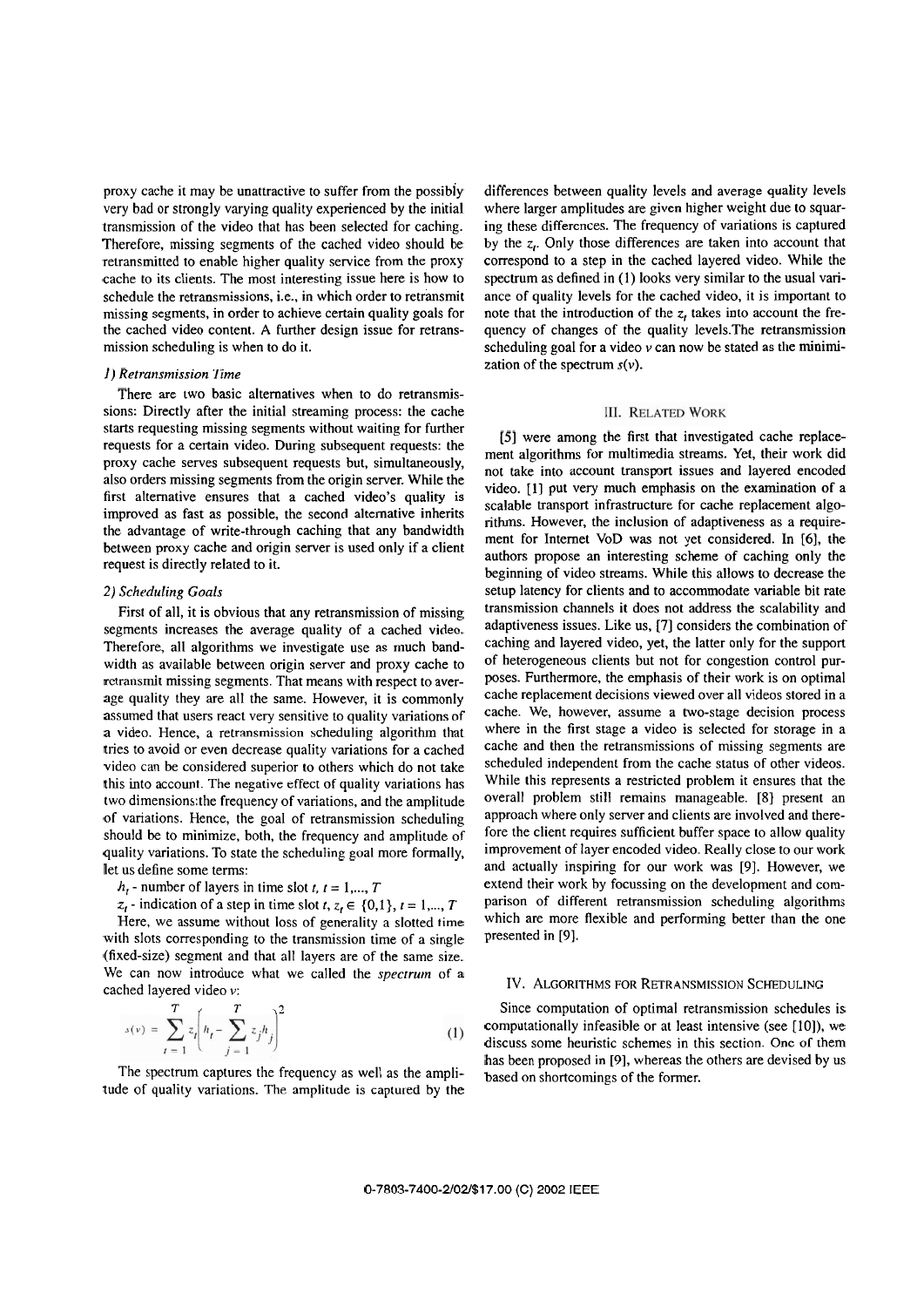# **A.** Window-Based Lowesr Layer First (W-LLF)

The first heuristic we Want to look at has been proposed in [9]. It is fairly simple and we call it Window-Based Lowest Layer First (W-LLF), because the proxy cache always looks a certain number of time slots ahead of the current playout time and requests retransmissions of missing segments from the server in ascending order of their layer levels. To ensure that the retransmitted segments do not arrive after their playout time  $(t_p)$  to the current client, a prefetching offset  $O_p$  for the examined time window is introduced.  $O_p$  should be chosen sufficiently large such that  $O_p > RTT$  for the transmission path between server and cache at all times. Overall, the time window  $[t_p + O_p, t_p + O_p + W]$  slides over the video in discrete steps of length W until it is finished ( $t_{end}$ ). The operation of the algorithm is further illustrated in Figure 1. W-LLF bears some Lavers



**Figure 1. W-LLF operation.** 

obvious disadvantages: If, e.g., an already complete area (all layers are entirely cached) is scanned, no retransmissions are scheduled for this prefetching window, although there might very well be later parts of the video which could benefit from retransmissions. It may be possible that the currently available bandwidth between origin server and proxy cache would allow the transmission of more segments than those that are missing in the current prefetching window and again additional segments could be requested from the server to allow for a faster quality upgrade of the cached video. Although, these obvious drawbacks might be eliminated by extensions of the W-LLF algorithm, they exhibit a fundamental weakness of W-LLF: the restriction of scheduling missing segments for retransmission only for a certain number of time slots ahead. Therefore, W-LLF is likely to be rather shortsighted with respect to the scheduling goal of minimizing the spectrum of videos cached on the proxy. In the following, we introduce a new kind of retransmission scheduling algorithms that eliminates this restricted view.

### B. Unrestricted Priority-Based Heuristics

The problems with W-LLF as described above lead us to the idea to avoid the use of a prefetching window for retransmission scheduling. That means we take an unrestricted look at all missing segments ahead of the current playout time (plus the prefetching offset  $O_p$ ) when making requests for retransmissions from the origin server. Note that our algorithms still send periodic retransmission requests to the server (every W time slots) to ensure on the one hand that retransmissions and playout to the client are kept synchronized and on the other hand that the modified shape of the cached video due to retransmitted segments can **be** taken into account by the scheduling algorithms. Furthermore, we Want to introduce more ßexibility into the scheduling decisions by the notion of general priorities for retransmission scheduling decisions instead of rigidly always choosing the segments with the lowest layer level. In the following, we describe three heuristics of the more general class of unrestricted priority-based retransmission scheduling algorithms.

### **1)** Unrestricted Lowest Layer First (U-LLF)

This algorithm is very similar to W-LLF because it uses as priority solely the layer level. In contrast to W-LLF, however, it always scans the interval  $[t_p + O_p, t_{end}]$  in order to request missing segments from the server (every W time slots).

#### **2)** Unrestricted Shortest Gap Lowest Layer First (U-SC-LLF)

Considering the definition of the spectrum in Section 2.3.2 and taking into account our scheduling goal of minimizing the spectrum, we can observe that there are, in principle, two ways to decrease the spectrum of a video: to increase the lowest quality levels (which is taken care of by choosing the lowest layer levels first) and to close gaps in the video, i.e., reduce the number of . The latter is not captured by simply using layer levels as priorities. Therefore, in contrast to W-LLF and U-LLF, we now use a prioritization of the missing segments which also takes closing of gaps into account. We do so by simply sorting the segments according to the length of the gap they belong to and then sort these further by their layer levels. The resulting heuristic we called Unrestricted Shortest Gap Lowest Layer Fist (U-SG-LLF).

# 3) Unrestricted Lowest Layer Shortest Gap First (U-LL-SGF)

Since it is by no means clear, which sorting criterion, i.e., gap length or layer level, should go first we also tried the variant where missing segments are first sorted by their layer level and then sorted further by gap lengths, which we called Unrestricted Lowest Layer Shortest Gap First (U-LL-SGF).

# V. SIMULATIONS

We performed a number of experiments based on a simulation environment implemented (in C++) particularly for that purpose. The simulations are performed in the following manner: For each simulation an instance of a layered video on the proxy cache is randomly generated. Here, we modeled such a layered video instance as a simple finite birth-death process since it is the result of the congestion-controlled video transmission which restricts state transitions to direct neighbor states.  $\{0, ..., H\}$  is the state space and birth and death rate are chosen equal as  $1 - 1/\sqrt{3}$  (for all states) which results in a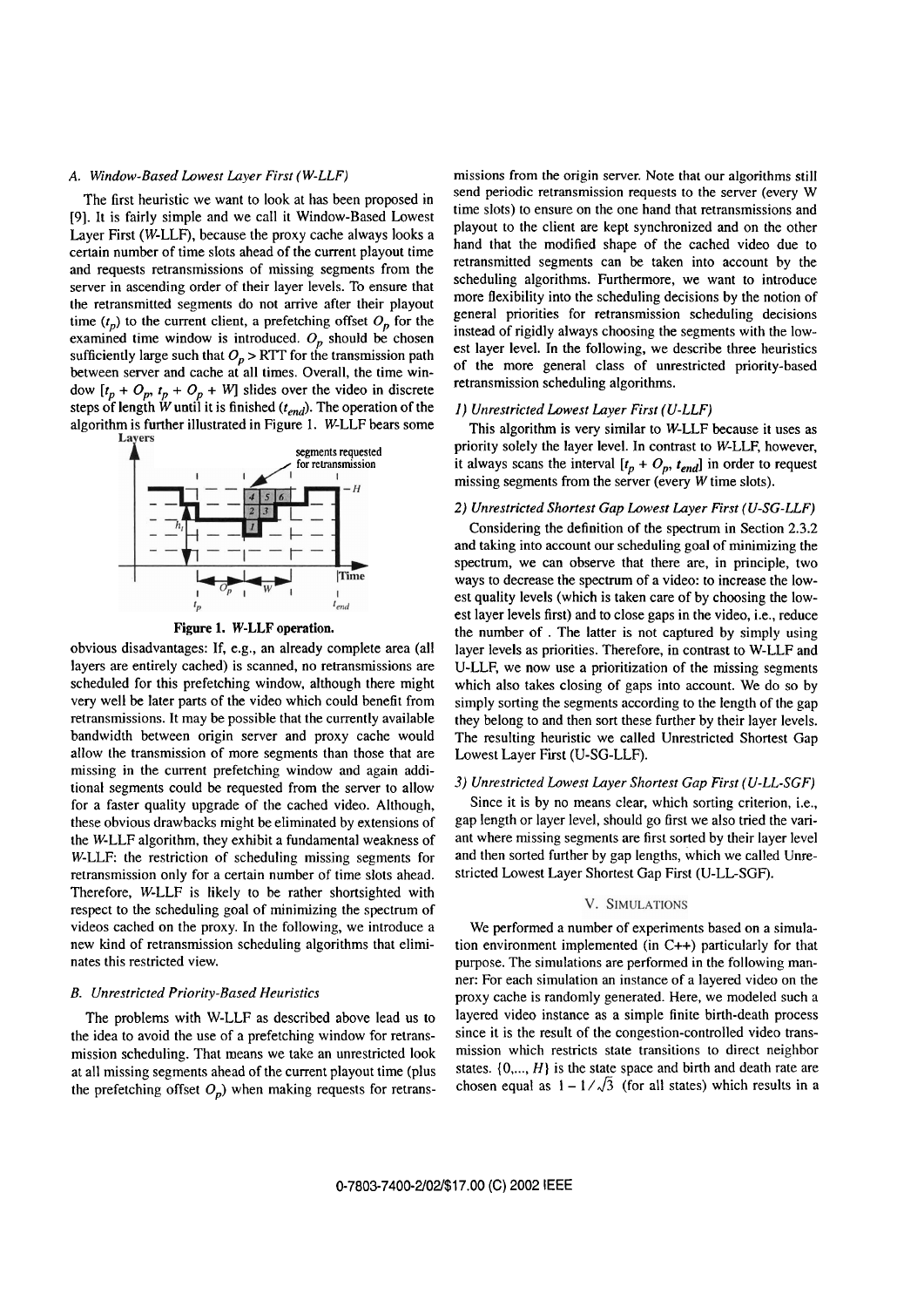mean length of **3** time units for periods with stable quality level . We use a discrete simulation time where one unit of time corresponds to the transmission time of a single segment. Our simulation environment allows then to apply the different algorithms described in Section IV and to vary parameters like, e.g., the bandwidth that is available for retransmissions between origin server and proxy cache. During the simulations, the spectrum (as defined in Section 2) of the cached video instances is continuously calculated to compare the different algorithms and their performance depending on parameters as, e.g., the available bandwidth. In all simulations we assumed a prefetching offset  $of O_p = 5$  segments.

# *A. Comparison of the Heuristics*

At first, we performed a series of 1000 simulations with all retransmission scheduling algorithms from Section IV where all parameters were chosen identical (except the windows sizes for W-LLF). This large sample ensured that the  $95\%$ confidence interval lengths for the spectrum values were less than 0.5% of the absolute spectrum values for all heuristics. The results for the evolution of the spectrum values for the different algorithms are shown in Figure 2. These results indi-



**Figure 2. Average spectrum of 1000 simulation runs for each heuristic. (10 layers, retransmission bandwidth** = **2, window size** = **5 (W-LLF-5), window size** = **10 (W-LLF-10), window size** = **50 (W-LLF-50)).** 

cate that there is a significant gain with respect to the spectrum of the cached video for the unrestricted retransmission algoritlms proposed by us in comparison to W-LLF. Of course, if window sizes are chosen large enough for W-LLF it improves and finally approaches U-LLF. Among the unrestricted algorithms there seems to be little difference such that one may argue for the use of the simplest algorithm, i.e., U-LLF.

# *B. Parurnefer Dependency Analysis*

In the following, we investigated the heuristics' dependencies on certain Parameters. For all of these simulations, we only used the U-SG-LLF heuristic since it showed the best

performance of all heuristics in the experiment of the preceding section.

# *I) Number of Layers*

For this simulation, we varied the number of layers per cached video from *5,* 10 to 20 layers. To isolate the effect of encoding videos with different number of layers, the available retransmission bandwidth was scaled in proportion to the amount of layers, i.e., for 5 layers we assumed 2 segments of retransmission bandwidth per time unit, for 10 layers we used 4, and for 20 layers 8. For each of these 3 alternatives we ran 1000 simulations and calculated again the average of the spectra over time. As Figure 3 shows, the spectrum converges for



each of the three alternatives. Yet, the higher the number of layers the higher the average spectrum. This is intuitive because the more fine-grained the layered encoding the more variations may be introduced during a congestion-controlled transmission and the harder it is for the retransmission scheduling to smooth these variations.

#### *2) Available Retransmission Bandwidth*

Ln the next set of simulations, the effect of different amounts of available retransmission bandwidth on the performance of U-SG-LLF was investigated. Not surprisingly,



the spectrum converges faster with a higher available retransmission bandwidth. The reason for the very similar spectrum curves for  $B = 6$  and 10 is due to sufficient retransmission bandwidth for both cases which allows to retransmit all missing parts of the rear 3/4 of the cached video. Due to the

<sup>&#</sup>x27; We have to admit that the Parameter choice is rather arbitrary. However, simulations with other values showed no significant impact on our results.